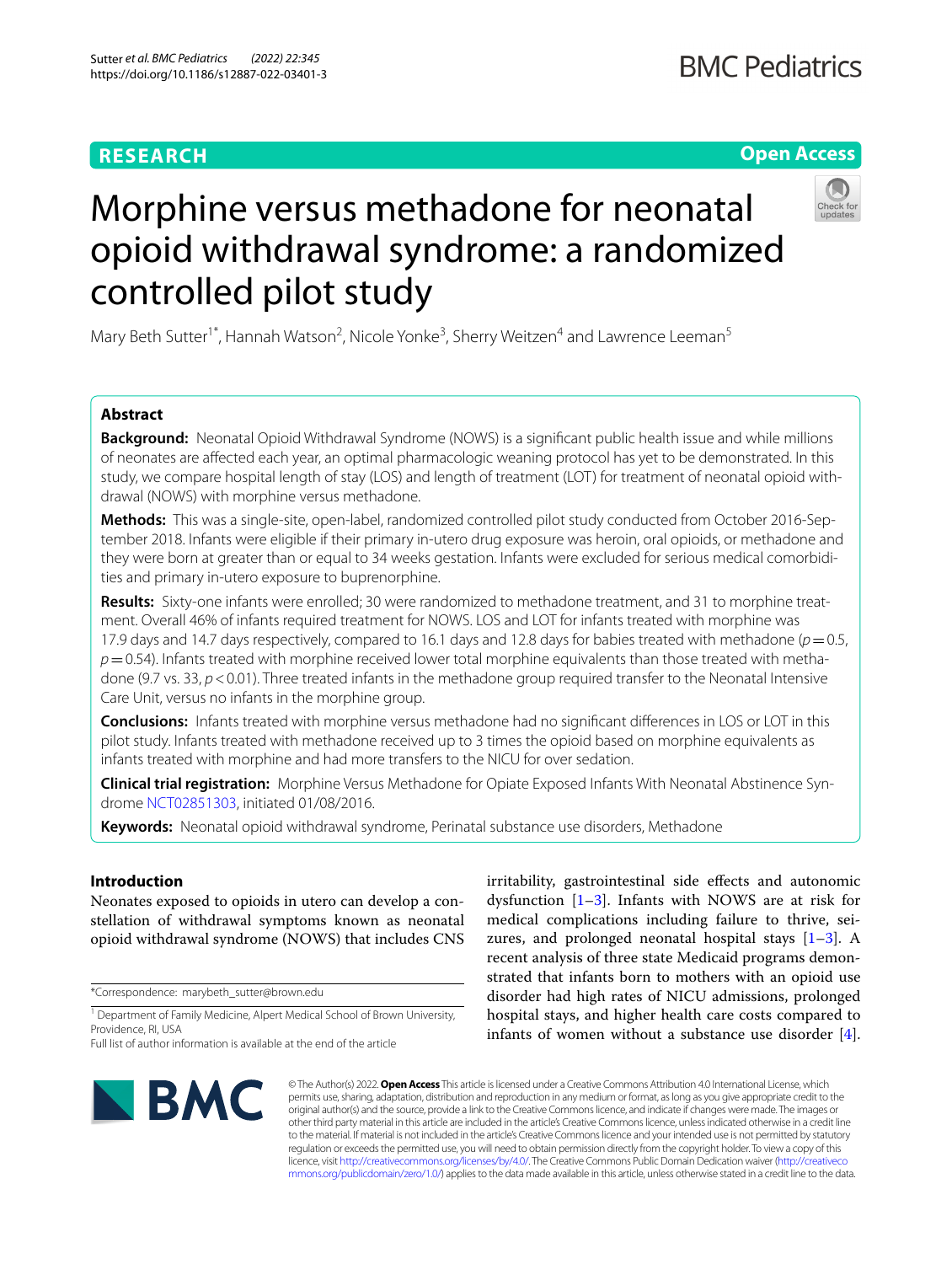From 2004 to 2016 there has been a greater than fvefold increase in the rate of NOWS, from 1.6 per 1,000 hospital births in 2004 to 8.8 per 1,000 hospital births in 2016  $[5]$  $[5]$ . The average length of stay for infants with NOWS is 16.9 days, and admissions for NOWS account for an estimated \$1.5 billion in hospital charges [\[6](#page-5-4), [7\]](#page-5-5).

Non-pharmacologic treatment including roomingin and breastfeeding have been shown to decrease the severity of withdrawal and length of stay for infants with NOWS [[8–](#page-5-6)[10\]](#page-6-0), however between 21 to 94% of exposed infants develop signs of withdrawal that are severe enough to warrant pharmacologic treatment [\[1](#page-5-0), [11,](#page-6-1) [12](#page-6-2)]. Investigators have shown that standardized weaning protocols decrease neonatal opiate exposure and length of hospital stay  $[13, 14]$  $[13, 14]$  $[13, 14]$  $[13, 14]$ . There are a wide variety of protocols for pharmacological treatment of NOWS, with morphine and methadone being the most common frst line treatments [[15](#page-6-5)[–17](#page-6-6)] and buprenorphine under study as an alternative [[18–](#page-6-7)[20\]](#page-6-8). Evidence surrounding the optimal treatment regimen is conficting. While one study comparing methadone to morphine for infants with NOWS demonstrated no signifcant diference in length of hospital stay  $[21]$  $[21]$ , others have found a shorter length of stay with methadone  $[22-24]$  $[22-24]$  $[22-24]$ . The most recent Cochrane review showed that the type of opioid used to treat NOWS has no efect on treatment failure, but with only low certainty evidence available [[25](#page-6-12)]. In general, studies use diferent weaning protocols, involve varied levels of inpatient care, and have not calculated morphine equivalents between study arms, making direct comparisons between morphine and methadone difficult. Our study aimed to examine hospital length of stay and length of treatment of infants with neonatal opioid withdrawal treated with morphine versus methadone. In particular, our study adds the perspective of a diferent patient population with a non-NICU model of care. Our hypothesis was that morphine would result in a shorter length of stay and lower total morphine equivalent use as compared to methadone based on our institutional observational data in years prior.

# <span id="page-1-0"></span>**Methods**

This was a single-site, open-label, randomized controlled pilot study conducted from October 1, 2016 to September 30, 2018 of morphine versus methadone treatment for infants who developed neonatal opioid withdrawal syndrome and required pharmacologic treatment. This study is registered on ClinicalTrials.gov since 01/08/2016 under NCT02851303. The primary research endpoint was length of hospital stay. Secondary research endpoints included length of treatment, need for a second treatment agent, total morphine equivalents received during hospitalization, need for assisted nutritional or feeding support (including increased calorie requirement and speech therapy intervention or gavage feeds), breastfeeding, and adverse events. The protocol was reviewed and approved by the university Institutional Review Board.

Infants were eligible if they were born at greater than or equal to 34 weeks gestation, and their primary inutero drug exposure was methadone, oral opioids, or heroin, as evidenced by maternal history and a maternal or infant urine drug screen positive for these opioids on admission. Infants were excluded if they had any serious medical comorbidities, and if the primary in-utero substance exposure was buprenorphine (standard of care at the study site was to treat these infants with a morphine protocol [\[26](#page-6-13)].) Initial exclusion criteria excluded any neonatal intensive care unit admission. In April 2017, revised inclusion criteria allowed neonatal intensive care unit admission of less than 24 h and expanded the enrollment period from the prenatal care period to 24 h after delivery.

Parents or guardians of eligible infants were approached to offer enrollment and randomization within 24 h of birth, and consent was obtained by written method. Randomization was performed at the time of consent to eliminate barriers to medical care if need for infant pharmacotherapy were to occur after hours. Concurrent substance use during pregnancy was assessed by urine toxicology screen at the time of birth, and tobacco use was assessed by verbal screening. The hospital urine toxicology screen does not include marijuana metabolites, and marijuana use is assumed to occur with commonality.

Infants were admitted to a WHO Baby-Friendly newborn service that encouraged rooming in and breastfeeding if eligible. Infants with increased medical needs or no parent for rooming in were admitted to a small family accessible Level 2 nursery with 24 h a day visiting. All infants exposed to opioids in utero underwent a 96-h observation period with Finnegan Neonatal abstinence scoring according to hospital protocol [\[27](#page-6-14)]. Infants who met criteria for pharmacologic management with two Finnegan scores of $\geq$ 12 or three sequential combined scores of greater than 24 initiated methadone or morphine treatment according to the existing hospital protocols based on prior randomization (Additional fle [1](#page-5-7): Methadone and Morphine Treatment Protocols). Monitoring for each group on the rooming in floor consisted of an oxygen saturation and respiratory rate 30–60 min after the frst two doses of methadone or morphine, and 30–60 min after each dose increase. Oxygen saturation and respiratory rate were monitored further each shift and as needed. Infants in the level 2 nursery received continuous cardiorespiratory and oxygen saturation monitoring. Infants who did not require pharmacologic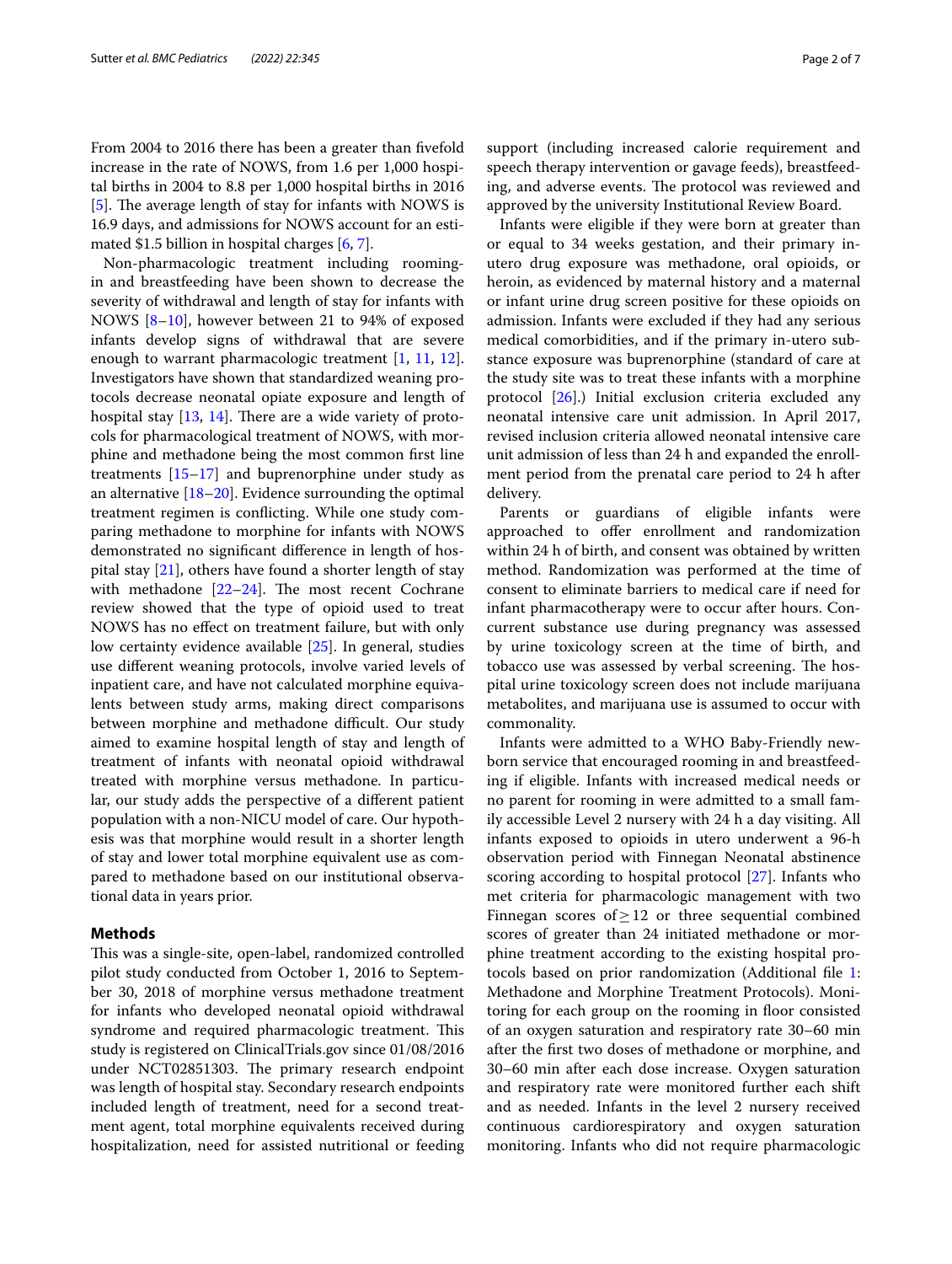treatment were excluded from the final analysis. The clinical management during the remainder of the hospital course, including the decision to start clonidine as an adjunctive non-opioid agent, was left to the discretion of the on-call attending physician. After completing the pharmacologic wean, infants were observed per hospital protocol for at least 48 h for signs of recurrent withdrawal requiring reinstitution of pharmacological treatment. Total morphine equivalents given during the hospital stay was calculated using the conversion factor of 4:1 for methadone:morphine [[28\]](#page-6-15).

Randomization was computer generated by investigators into blocks of 10 with assignment to either methadone or morphine and was concealed to investigators prior to the start of the study. Immediately after each consent was obtained, the next concealed randomization envelope was opened to eliminate barriers to care at the time of need for infant pharmacotherapy. Data was analyzed using STATA 14.0. Continuous variables were summarized as means or medians. Diferences in maternal and neonatal characteristics between methadone and morphine groups were compared using bivariate analyses. Length of stay was summarized as mean and median, and the length of stay was compared between the morphine and methadone group using parametric and non-parametric methods. A sample size calculation done prior to the start of this pilot study using unpublished retrospective observational institutional data from prior years predicted a sample size necessitating>5 years of study. In the interest of contributing our institutional experience and attempting to modernize the approach to care, it was decided to pursue a pilot study with a sample size too small to power for anything but large diferences between treatment groups.

# **Results**

During the study period, 126 methadone or heroinexposed infants were admitted to the University of New Mexico Hospital with 61 neonates recruited into the study (Fig. [1\)](#page-3-0). Thirty-nine infants were excluded from study and 26 of the eligible couplets were not recruited due to parents declined or were unable to give consent. The study ended in September of 2018 due to a desire to change the global hospital policy for treatment of NOWS, no safety stopping rules were applied. The baseline demographic characteristics between the morphine and methadone groups are displayed in Table [1](#page-4-0). Mothers of infants in the methadone group were more likely to have initiated prenatal care in the frst trimester (69% vs 33%), however the two groups had a similar number of prenatal visits. Other substance use was common in both groups; however, the morphine group had higher rates of tobacco use (46% vs 60%), methamphetamine (12% vs 66%), benzodiazepine (0% vs 26%), and SSRI use (0% vs 13%). Cocaine use was very low in both groups, and marijuana use was not assessed, as described in the [Methods](#page-1-0) section.

Length of hospital stay was not statistically diferent among the two treatment groups (methadone 16.1 versus morphine 17.9 days,  $p=0.50$ ) (Table [2\)](#page-4-1). Despite a similar length of stay and length of treatment, infants in the methadone group received signifcantly more morphine equivalents of medication (33 vs. 9.68,  $p < 0.05$ ). One neonate in the study that was randomized to morphine required clonidine. Notably, 3 treated infants in the methadone group required transfer to the neonatal intensive care unit due to over sedation as determined by a decreased respiratory rate and/or oxygen saturation. More infants in the morphine group required additional caloric support, but this diference was not statistically significant (73% vs 46%,  $p=0.25$ ). Infants in the methadone group spent more time rooming in, but this diference was also not statistically signifcant (52.9% of the hospital stay vs 30%,  $p=0.18$ ). Due to hospital policies, several infants were unable to room in due to involvement of child protective services, or absence of a parent during the hospital stay for other social or medical reasons.

# **Discussion**

This study showed no significant difference between length of stay or length of treatment between infants treated with methadone or morphine for neonatal opioid withdrawal syndrome due to in-utero heroin, methadone, or illicit opioid exposure. There was a trend towards a shorter length of stay and length of treatment for the methadone group, which may have showed statistical difference with a higher sample size, as was found in other studies  $[21-23]$  $[21-23]$  $[21-23]$ . This trend may be explained by a higher rate of rooming in for infants in the methadone treatment group, which is known in the literature to decrease withdrawal symptoms and need for treatment [\[6](#page-5-4)[–8](#page-5-6)]. Use of methadone, because it is long acting, requires less nursing interaction for medication administration and therefore may be more compatible with a rooming in floor model. It is also worth mentioning that the weight based nature of the methadone protocol may contribute to our fndings rather than the drug itself. Infants in the morphine treatment group had a trend toward increased requirement for feeding interventions, though this was not statistically significant. This accounted for some of the wider variance seen in the length of stay for the morphine treatment group. While our sample size was too small to detect any signifcant diferences between groups, it is possible the heightened withdrawal experienced by infants in the morphine group, perhaps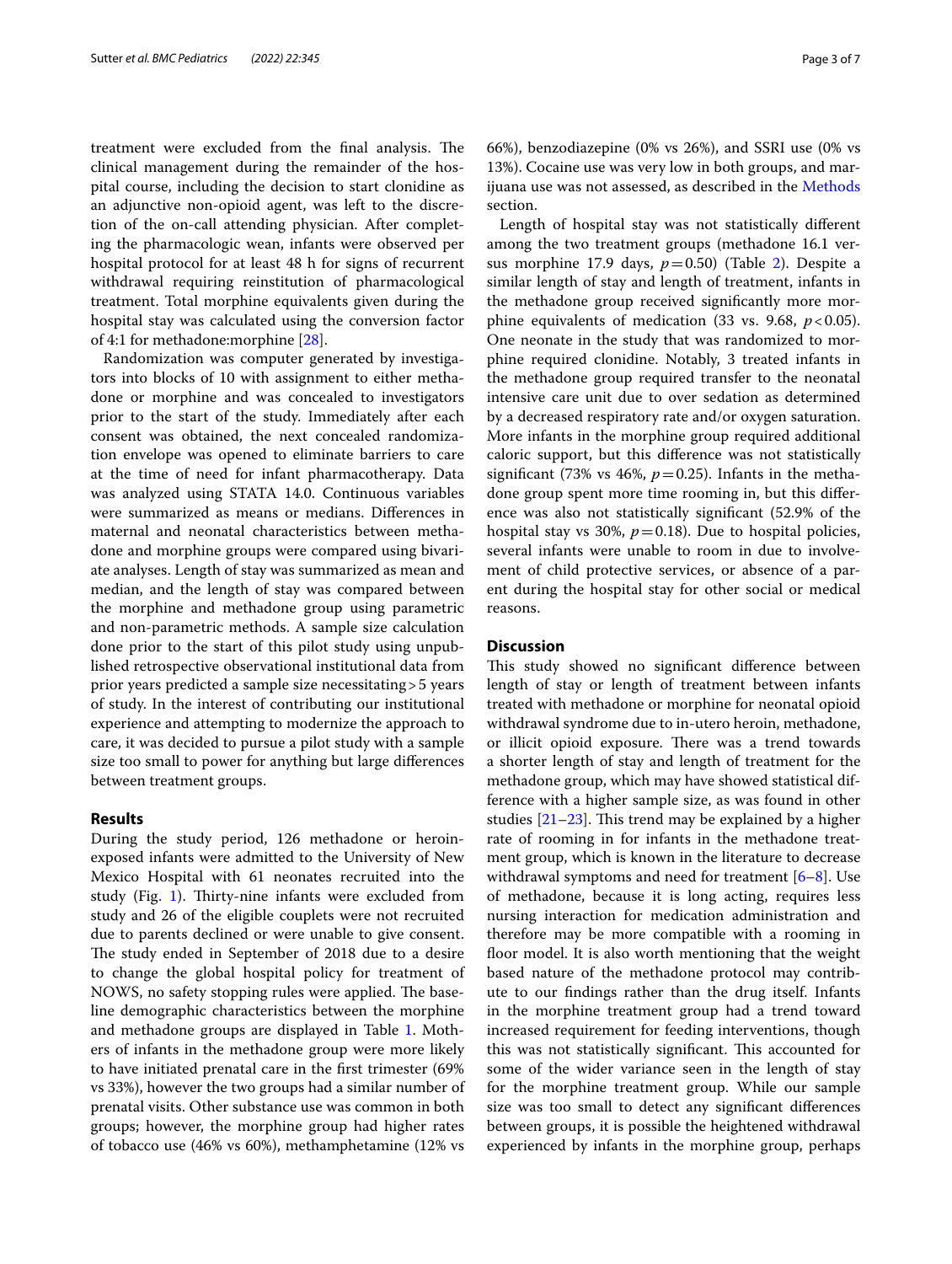

<span id="page-3-0"></span>secondary to lower morphine equivalents, resulted in poorer feeding. This issue is likely protocol specific and does not preclude a diferent morphine weaning model that would prevent heightened withdrawal. Many institutions use weight based morphine protocols whereas our morphine protocol was score based in the model of past trials [[26\]](#page-6-13).

Baseline characteristics of polysubstance use in pregnancy in the study were diferent but additional stratifed analysis was not possible due to small sample size. There was a trend toward more polysubstance use in the morphine group, which likely impacted length of stay and treatment, as polysubstance use is known to complicate opioid withdrawal [[1](#page-5-0), [3,](#page-5-1) [29\]](#page-6-17). Of note, the rate of tobacco use was lower than previously described studies [\[29](#page-6-17)], likely due to regional and temporal variation, with less tobacco used in the West and in the past 5 years during

pregnancy [[30\]](#page-6-18). Future studies exploring the impact of polysubstance exposure in utero and the impact on neonatal opioid withdrawal are warranted.

There was a statistically significant difference in morphine equivalents received with infants treated with methadone receiving three times the morphine equivalents of opioid medication due to the weight based loading/taper methadone protocol. Infants in the methadone treatment group also experienced 3 adverse events of over sedation requiring transfer to higher level of care (NICU). These two factors are likely related and may represent an important area of modification of the existing loading/taper weight based methadone protocol currently in use at our institution. The ideal amount of opioid may be a balance between these two extremes, or increasing the initial morphine dose to 0.05 mg/kg per dose as is used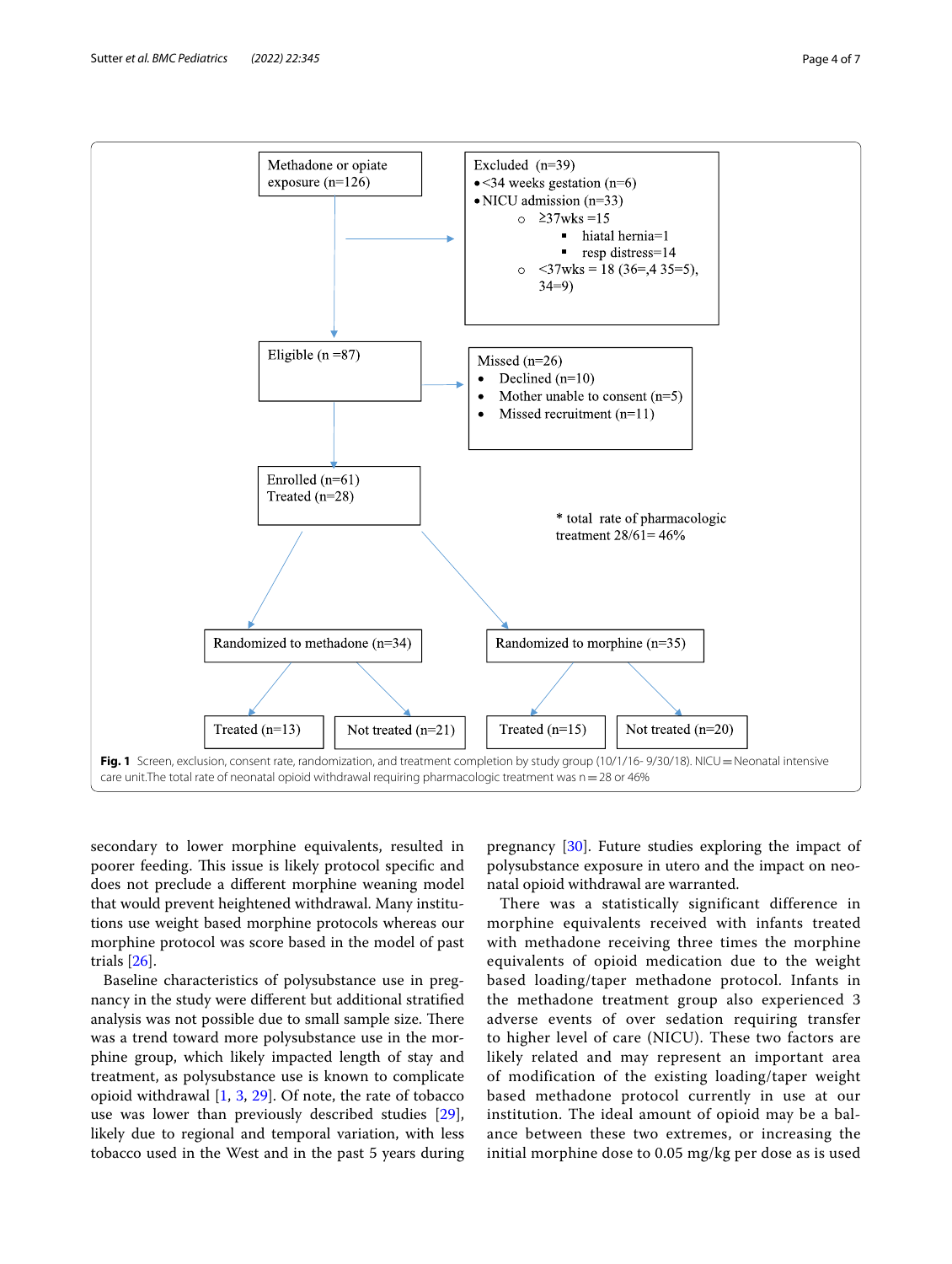# <span id="page-4-0"></span>**Table 1** Maternal characteristics by study arm

| <b>Maternal characteristics</b>                          | Methadone $N = 13$<br>Mean $\pm$ SD<br>$N(\% )$ |                |
|----------------------------------------------------------|-------------------------------------------------|----------------|
| Age                                                      | $25.4 \pm 3.1$                                  | $27.8 \pm 4.2$ |
| Race/Ethnicity                                           |                                                 |                |
| White non-Hispanic                                       | $6(46.1\%)$                                     | $2(13.3\%)$    |
| Hispanic                                                 | 7(53.8%)                                        | 11(73.3%)      |
| Native American                                          | $\Omega$                                        | 2(13.3%)       |
| Initiation of prenatal care in 1 <sup>st</sup> trimester | $9(69.2\%)$                                     | 5 (33.3%)      |
| Number of prenatal visits                                | $6.6 \pm 4.4$                                   | $4.8 \pm 4.41$ |
| Concurrent illicit opioid use                            | 10(76.9%)                                       | 12 (80%)       |
| Concurrent tobacco use                                   | 6(46.15%)                                       | $9(60\%)$      |
| Concurrent methamphetamine use                           | 2 (12.38%)                                      | 10 (66.67%)    |
| Concurrent benzodiazepine use                            | $\Omega$                                        | 4(26.67%)      |
| Concurrent alcohol use                                   | $\Omega$                                        | $\Omega$       |
| Concurrent SSRI                                          | $\Omega$                                        | 2(13.3%)       |
| Preterm delivery                                         | $2(15.4\%)$                                     | 4 (26.7%)      |
| Maternal gestational diabetes                            | $1(7.7\%)$                                      | $\mathbf 0$    |
| Maternal Preeclampsia                                    | $2(15.4\%)$                                     | 1(6.7%)        |
| Gestational age at delivery                              | $37.5 \pm 1.2$                                  | $37.7 \pm 1.7$ |
| Birthweight (grams)                                      | $2721 \pm 364$                                  | $2981 \pm 438$ |
| Vaginal delivery                                         | 11(84.62%)                                      | 13(86.7%)      |
| Cesarean delivery                                        | 2(15.38%)                                       | 2(13.3%)       |

*SSRI* selective serotonin reuptake inhibitor

# <span id="page-4-1"></span>**Table 2** Neonatal outcomes by treatment arm

|                                            | Methadone<br>$Mean + SD$ | Morphine<br>$Mean + SD$ | <i>p</i> -value |
|--------------------------------------------|--------------------------|-------------------------|-----------------|
|                                            | $N(\%)$                  | $N(\%)$                 |                 |
| Length of treatment (days)                 | $12.8 \pm 5.8$           | $14.7 \pm 9.9$          | 0.54            |
| Length of hospital stay (days)             | $16.1 \pm 4.7$           | $17.9 \pm 8.6$          | 0.50            |
| Cumulative morphine equivalents (mq)       | $33.0 \pm 17.49$         | $9.68 \pm 12.92$        | < 0.05          |
| Need for additional agent (clonidine)      |                          | $1(6.7\%)$              | 1.0             |
| NICU transfer                              | 3(32.1%)                 | $\mathbf{0}$            | 0.09            |
| Need for increasing kcal nutrition         | $6(46.1\%)$              | 11(73.3%)               | 0.25            |
| Time spent rooming in (% of hospital stay) | 52.9%                    | 30%                     | 0.18            |
| Breastfeeding at discharge                 | 5(38.5%)                 | $5(33.3\%)$             | 0.78            |

*NICU*neonatal intensive care unit, *kcal* kilocalories

in several ESC protocols may also potentially allow for improved treatment of NOWS [[31](#page-6-19), [32](#page-6-20)].

In our study, both of our treatment groups had a lower pharmacological treatment rate (46%) than many previously published studies. This rate was also lower than our own institutional historical average of approximately 65% from previous internal analyses. These changes are likely a result of an increase in nonpharmacological measures include rooming in, skin to skin care, and encouragement of breastfeeding among our opioid exposed infants. Given the lower pharmacological treatment rate, a larger multi-center trial would be required to achieve a sample size to detect small diferences in length of stay between treatment protocols.

Conclusions from our study also are also limited by the change in inclusion criteria to include babies with  $a < 24$  h NICU stay after several months. This decision was made to increase possible participation after it was noted that several infants were missed for enrollment due to brief post-birth transitional observation that was not thought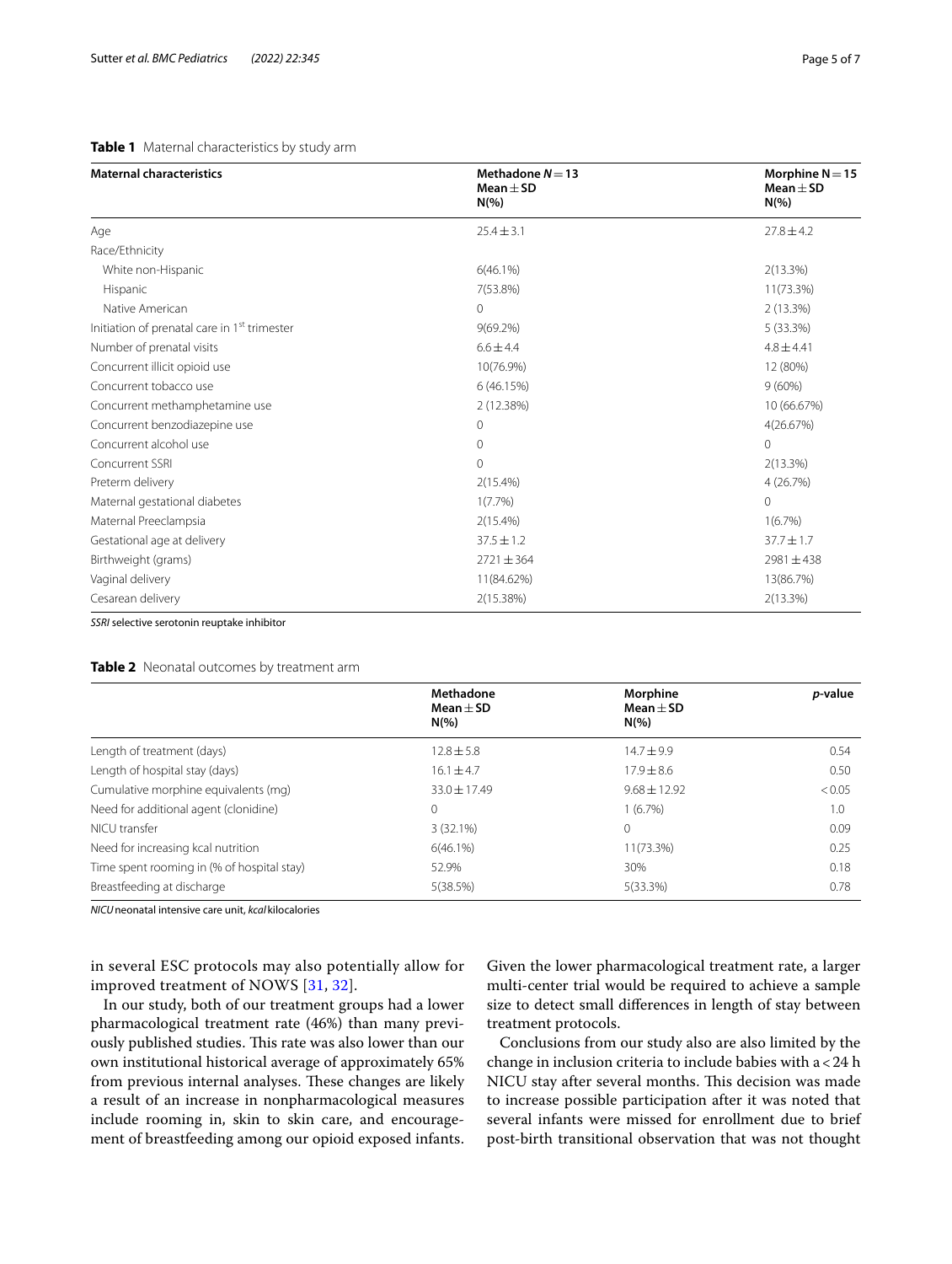to relate to or impact opioid withdrawal. The criteria for admission to a routine newborn floor may differ between institutions, especially in the late preterm period, and thus is an important consideration in future study design. In addition, we chose to end our study without reaching stopping criteria, primarily due to the pilot study nature of our protocol and desire from a clinical standpoint to pursue more modern assessment and treatment for neonatal opioid withdrawal.

After completion of our study, researchers developed a Core Outcome Set for Neonatal Opioid Withdrawal Syndrome to guide future research efforts [[33\]](#page-6-21). Our investigation included several of these core outcomes including need for pharmacologic treatment, total dose of opioid treatment, duration of treatment, feeding diffculties, parent-infant bonding (rooming-in), length of stay, breastmilk at discharge, weight gain at discharge. Our study did not include measurements of consolability, time to adequate symptom control, readmission rates for withdrawal, or developmental outcomes. Future research should include those measures.

# **Conclusions**

Both methadone and morphine are reasonable treatments for infants with NOWS who require pharmacologic treatment. The ideal treatment protocol for NOWS, including variables such as weight based versus score based, escalation versus load and taper, and the specifc opioid medication used, are still to be determined and warrant further research. Regardless of the pharmacologic protocol used, non-pharmacologic treatments including rooming in, breastfeeding, and environmental changes should be maximized to limit the need for opioid medication and prolonged hospital stay.

#### **Abbreviations**

NOWS: Neonatal Opioid Withdrawal Syndrome; LOS: Length of Stay; LOT: Length of Treatment; NICU: Neonatal Intensive Care Unit.

# **Supplementary Information**

The online version contains supplementary material available at [https://doi.](https://doi.org/10.1186/s12887-022-03401-3) [org/10.1186/s12887-022-03401-3](https://doi.org/10.1186/s12887-022-03401-3).

<span id="page-5-7"></span>**Additional fle 1.** Methadone and Morphine treatment protocols.

## **Acknowledgements**

The authors wish to thank the committed providers and staff of our hospital, whose collaboration made this work possible. Most importantly, they wish to thank our patients, who prove each day what resilience and recovery means.

#### **Authors' contributions**

MBS and HW conceived the study design, analyzed and interpreted patient data, and were major contributors in writing the manuscript. SW analyzed and interpreted patient data. NY interpreted patient data and was a major contributor in writing the manuscript. LL conceived the study design and was a

major contributor in writing the manuscript. The author(s) read and approved the fnal manuscript.

# **Funding**

All phases of this study were supported by Clinical and Translational Sciences Center Pilot Award. M \$15,328. 10/2016–9/2017.

#### **Availability of data and materials**

The datasets used and/or analyzed during the current study are available from the corresponding author on reasonable request.

# **Declarations**

# **Ethics approval and consent to participate**

This study and all methods within were performed in accordance with relevant guidelines and regulations as defned by the University of New Mexico institutional review board and board of ethics. The experimental protocol was approved by the University of New Mexico instirutional review board prior. Written informed consent was obtained from parents and/or legal guardians of each participant for study participation.

#### **Consent for publication**

Not applicable.

#### **Competing interests**

There were no competing interests of any of the authors of this study.

#### **Author details**

<sup>1</sup> Department of Family Medicine, Alpert Medical School of Brown University, Providence, RI, USA. <sup>2</sup> Santa Rosa Community Health, Santa Rosa, CA, USA.<br><sup>3</sup> Family Modicino of Southwest Washington Vancouver WA, USA. <sup>4</sup> Baystat Family Medicine of Southwest Washington, Vancouver, WA, USA. <sup>4</sup>Baystate Health, Springfield, MA, USA.<sup>5</sup> Department of Family and Community Medicine, Department of Obstetrics, University of New Mexico, Albuquerque, NM, USA.

# Received: 23 September 2021 Accepted: 23 May 2022 Published online: 15 June 2022

#### **References**

- <span id="page-5-0"></span>1. Hudak ML, Tan RC. The committee on drugs, & the committee on fetus and newborn. Neonatal Drug Withdrawal Pediatrics. 2012;129:e540–60.
- 2. Devlin L, Davis J. A Practical Approach to Neonatal Opiate Withdrawal Syndrome. Am J Perinatol. 2018;35:324–30.
- <span id="page-5-1"></span>3. Jansson LM, Patrick SW. Neonatal Abstinence Syndrome. Pediatr Clin North Am. 2019;66:353–67.
- <span id="page-5-2"></span>4. Clemans-Cope L, et al. Pregnant women with opioid use disorder and their infants in three state Medicaid programs in 2013–2016. Drug Alcohol Depend. 2019;195:156–63.
- <span id="page-5-3"></span>5. Leech AA, Cooper WO, McNeer E, Scott TA, Patrick SW. Neonatal Abstinence Syndrome In The United States, 2004–16: An examination of neonatal abstinence syndrome trends and incidence patterns across US census regions in the period 2004-16. Health Aff (Millwood). 2020;39:764–7.
- <span id="page-5-4"></span>6. Shrestha S, Roberts MH, Maxwell JR, Leeman LM, Bakhireva LN. Post-discharge healthcare utilization in infants with neonatal opioid withdrawal syndrome. Neurotoxicol Teratol. 2021;86:106975. [https://doi.org/10.1016/j.ntt.2021.106975.](https://doi.org/10.1016/j.ntt.2021.106975)
- <span id="page-5-5"></span>7. Patrick S, Davis MM, Lehman CU, Cooper WO. Increasing incidence and geographic distribution of neonatal abstinence syndrome: United States 2009 to 2012. J Perinatol. 2015;35:650–5.
- <span id="page-5-6"></span>8. Holmes AV, et al. Rooming-In to Treat Neonatal Abstinence Syndrome: Improved Family-Centered Care at Lower Cost. Pediatrics. 2016;137:e20152929–e20152929.
- 9. Welle-Strand GK, et al. Breastfeeding reduces the need for withdrawal treatment in opioid-exposed infants. Acta Paediatr n/a-n/a. 2013. [https://doi.org/10.1111/apa.12378.](https://doi.org/10.1111/apa.12378)